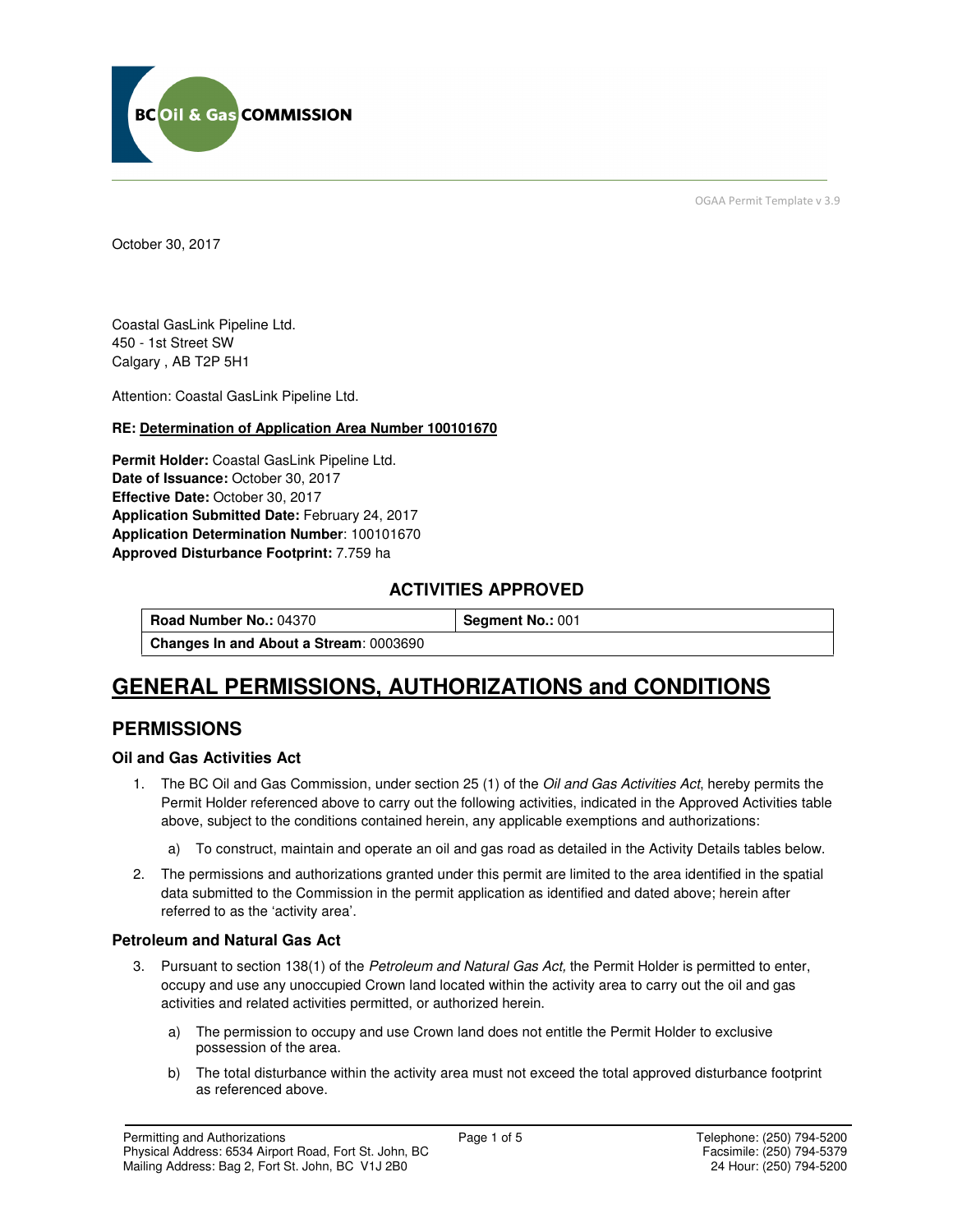## **AUTHORIZATIONS**

#### **Forest Act**

4. The Commission, pursuant to section 47.4 of the Forest Act, hereby authorizes the removal of Crown timber from the activity area under the cutting permits associated with the Master License(s) as follows:

> **Master License to Cut No.:** M02342  **Cutting Permit No.:** 18  **Timber Mark No.:** MTC100  **Total New Cut:** 0.19 ha  **Forest District**: (DVA) Vanderhoof Natural Resource District  **Region:** Coastal

5. The cutting permits are deemed spent upon the submission of the post-construction plan or upon either the cancellation or expiry of the activities authorized under the permit.

#### **Water Sustainability Act**

6. The Commission, pursuant to section 10 of the Water Sustainability Act, hereby authorizes the diversion, transportation and use of Crown water from the point(s) of diversion detailed in the Short Term Water Use Details table below.

## **CONDITIONS**

#### **Notification**

- 7. Within 60 days of the completion of construction activities under this permit, the Permit Holder must submit to the Commission a post-construction plan as a shapefile and PDF plan accurately identifying the location of the total area actually disturbed under this permit. The shapefile and plan must be submitted via eSubmission.
- 8. At least 5 working days prior to the commencement of construction, the Permit Holder must provide a notice of works to any First Nation(s) who may have Aboriginal Interests identified, as per the BC First Nations Consultative Areas Database, within the area in which the works are to occur.

#### **General**

- 9. The rights granted by this permit in relation to unoccupied Crown land are subject to all subsisting grants to or rights of any person made or acquired under the Coal Act, Forest Act, Land Act, Mineral Tenure Act, Petroleum and Natural Gas Act, Range Act, Water Sustainability Act or Wildlife Act, or any extension or renewal of the same.
- 10. The Permit Holder must not assign, sublicense or permit any person other than its employees, contractors or representatives to use or occupy any Crown land within the activity area, other than its employees, contractors or representatives, without the Commission's written consent.
- 11. The Permit Holder must ensure that any Crown land within the activity area is maintained in a condition so as to minimize hazards, including but not limited to hazards associated with storage of materials and equipment.
- 12. The Permit Holder must ensure that any Crown land within the activity area is maintained free of garbage, debris and unused equipment.

#### **Environmental**

13. Construction activities must not result in rutting, compaction or erosion of soils that cannot be reasonably rehabilitated to similar levels of soil productivity that existed on the activity area prior to the construction activities taking place.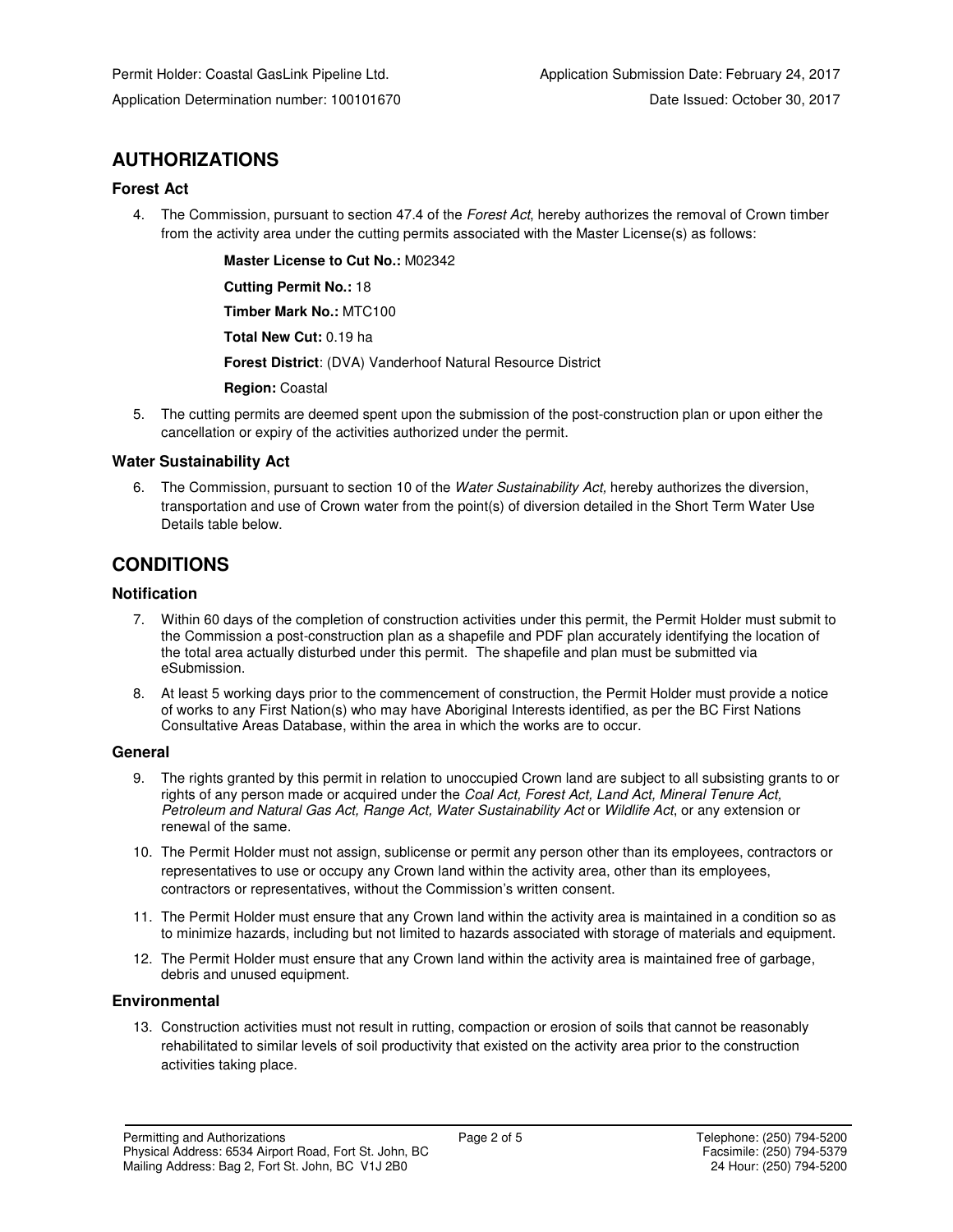14. Any temporary access must be constructed and maintained in a manner that provides for proper surface drainage, prevents pooling on the surface, and maintains slope integrity.

#### **Clearing**

- 15. The Permit Holder is permitted to fell any trees located on Crown land within 1.5 tree lengths of the activity area that are considered to be a safety hazard according to Workers Compensation Act regulations and must be felled in order to eliminate the hazard. Trees or portions of these trees that can be accessed from the activity area without causing damage to standing timber may be harvested.
- 16. The holder of the cutting permit must pay to the government, stumpage and any waste billing determined in accordance with the terms of this authorization.
- 17. All harvested Crown Timber must be marked with the cutting permit's associated Timber Mark.
- 18. Stumpage for Cutting Permit No. 18 will be calculated in accordance with the Interior Appraisal Manual as amended from time to time.
- 19. Any waste assessments applied under the Master Licence to Cut are subject to the merchantability specifications and monetary waste billing requirements in the Provincial Logging Residue and Waste Manual specific to the region associated with the Cutting Permit authorization.

#### **Water Course Crossings and Works**

- 20. Stream, lake and wetland crossings must be constructed in accordance with the methods and any mitigations, as specified in the application.
- 21. In-stream activities within a fish bearing stream, lake or wetland must occur:
	- a) during the applicable reduced risk work windows as specified in the Region 7 Omineca Reduced Risk Timing Windows for Fish and Wildlife; or
	- b) in accordance with alternative timing and associated mitigation recommended by a Qualified Professional and accepted by the Commission; or
	- c) in accordance with an authorization or letter of advice from Fisheries and Oceans Canada that is provided to the Commission.
- 22. At any time, the Commission may suspend in-stream works authorized under this permit. Suspensions on instream works will remain in place until such time as the Commission notifies permit holders that works may resume. Reasons for suspension of works may include, but are not limited to, drought conditions and increased environmental or public safety risks.
- 23. Following initial construction, stream crossings are authorized for necessary road modification or maintenance activities on the activity area except for:
	- a) construction or replacement of a bridge or major culvert on a S1, S2, S3 or S5 stream;
	- b) installation of a closed bottom structure in a fish bearing stream;
	- c) excavation or grading of a stream bank or stream bed;
	- d) works within a Temperature Sensitive Stream established by order under s. 27 of the Environmental Protection and Management Regulation; or
	- e) Works within a Fisheries Sensitive Watershed established by order under section 28 of the Environmental Protection and Management Regulation.
- 24. Stream crossings for roads must be constructed, maintained and deactivated according to the following requirements, as applicable:
	- a) Only bridges, culverts, ice bridges or snow fills may be constructed at stream crossings.
	- b) Snow fills must consist of clean snow and may only be located on streams that are dry or frozen to the bottom during the period of construction, maintenance and use. Where periodic thaws are anticipated, culverts must be installed to allow meltwater to pass through. Snow fill and any installed culverts must be removed prior to spring snow melt.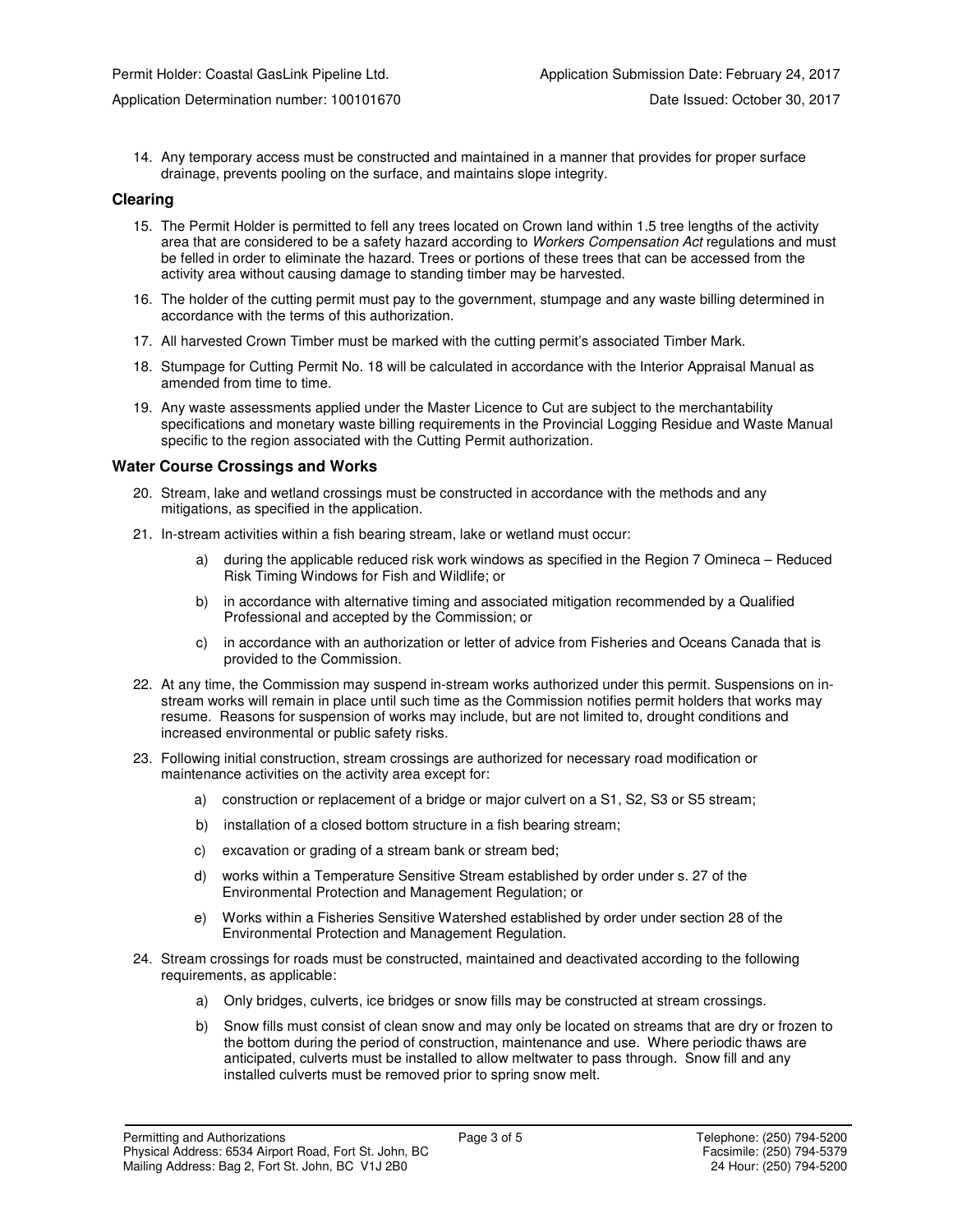- c) Ice bridges on fish bearing streams may only be constructed where sufficient water depth and stream flows prevent the bridge structure from coming in contact with the stream bottom.
- d) Water applied to construct an ice bridge on a water body must be sourced in accordance with the Water Sustainability Act unless:
	- (i) the water body is a stream with a stream channel width of at least 5 metres and is not designated as a sensitive stream under the Fish Protection Act, or has a riparian class of W1, W3, or L1,
	- (ii) the water is sourced from the same water body proximal to the location on which the ice bridge is constructed,
	- (iii) the water body is not within the boundaries of a public park,
	- (iv) pump intakes do not disturb beds of streams or wetlands except as necessary for the safe installation and operation of equipment, and are screened with a maximum mesh size and approach velocity in accordance with the Fisheries and Oceans Canada Freshwater Intake End-of-Pipe Fish Screen Guideline, and
		- (a) where the water body is a stream, the flow of water in the stream at the time and location of pumping exceeds 60 litres per second and the instantaneous pumping rate does not exceed 1% of the water flowing in the water body at the time and location the pumping occurs, or
		- (b) where the water body is a lake or pond, the cumulative volume of water withdrawn does not exceed 10 cm of lake or pond depth, calculated as the product of lake or pond surface area x 10 cm;
- e) Bridge or culvert abutments, footings and scour protection must be located outside the natural stream channel and must not constrict the channel width.
- f) Equipment used for activities under this permit must not be situated in a stream channel unless it is dry or frozen to the bottom at the time of the activity.
- 25. Wetland crossings must be constructed, maintained and removed in accordance with the following:
	- a) Organic cover within and adjacent to the wetland must be retained;
	- b) Minimize erosion or release of sediment within the wetland;
	- c) Any padding materials must be placed on the wetland surface only and must not be used for infilling;
	- d) Any padding materials must be removed as soon as practicable following construction, considering weather and ground conditions; and
	- e) The wetland, including banks and bed, must be restored, to the extent practicable, to the condition that existed before the crossing was initiated.

#### **Archaeology**

- 26. An AIA report must be submitted to the Commission as soon as practicable.
- 27. If artifacts, features, materials or things protected under section 13(2) of the Heritage Conservation Act are identified the Permit Holder must, unless the Permit Holder holds a permit under section 12 of the Heritage Conservation Act issued by the Commission in respect of that artifact, feature, material or thing:
	- a) immediately cease all work in the vicinity of the artifacts, features, materials or things;
	- b) immediately notify the Commission and the Archaeology Branch of the Ministry of Forests, Lands, Natural Resource Operations & Rural Development.
	- c) refrain from resuming work in the vicinity of the artifacts, features, materials or things except in accordance with an appropriate mitigation plan that has been prepared in accordance with the Heritage Conservation Act and approved by the Archaeology Branch of the Ministry of Forests, Lands, Natural Resource Operations & Rural Development.